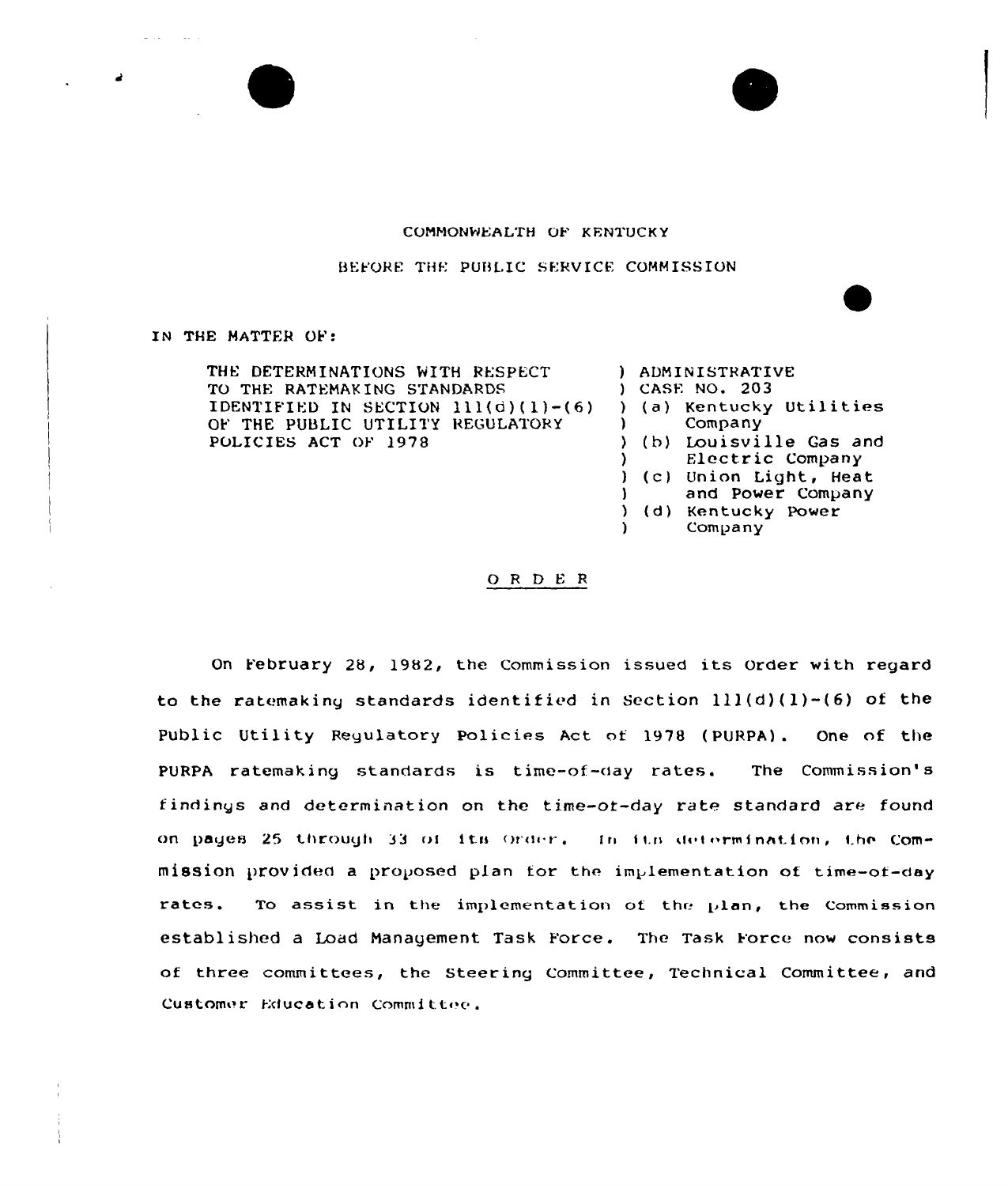The implementation plan as outlined in the Order consists of four phases. Phase <sup>3</sup> calls for the implementation of time-of-day rates for one year. The Load Management Technical Committee, which consists of representatives of utilities, the Attorney General's office, various consumer interests, and Commission staff, is currently focusing much of its attention on designing rates for Phase 3. In order to design rates for phase 3, the Load Management Technical committee has inquired of the Commission concerning the likelihood of adopting a price elasticity allowance to account for revenue that may be lost if customers shift their demands trom peak to off-peak periods. The development of rates to implement Phase 3 will be dependent upon whether the Commission would allow such a revenue adjustment to be used in computing the time-of-day rates.

The Commission is of the opinion that to request an adjustment in revenue for price elasticity prior to the implementation of the rates would constitute an application for authority to adjust rates. Such an application would require the filing of the information outlined in 807 KAR 5:001, Section 9, of the Commission's regulations. If no additiona1 revenue were included in the development of the time-of-day rates, then Section  $6$  of 807 KAR 5:011 would apply. The Commission finds that the best way to proceed is to exclude any additional revenue in the calculation of the time-of-day rates. The utilities should document any revenue they may lose solely as a result of the implementation of the time-of-day rates in Phase <sup>3</sup> and then request to recover the revenue in the first general rate case after the conclusion of the study. Once the time-of-day rates are effective, any general rate

 $-2-$